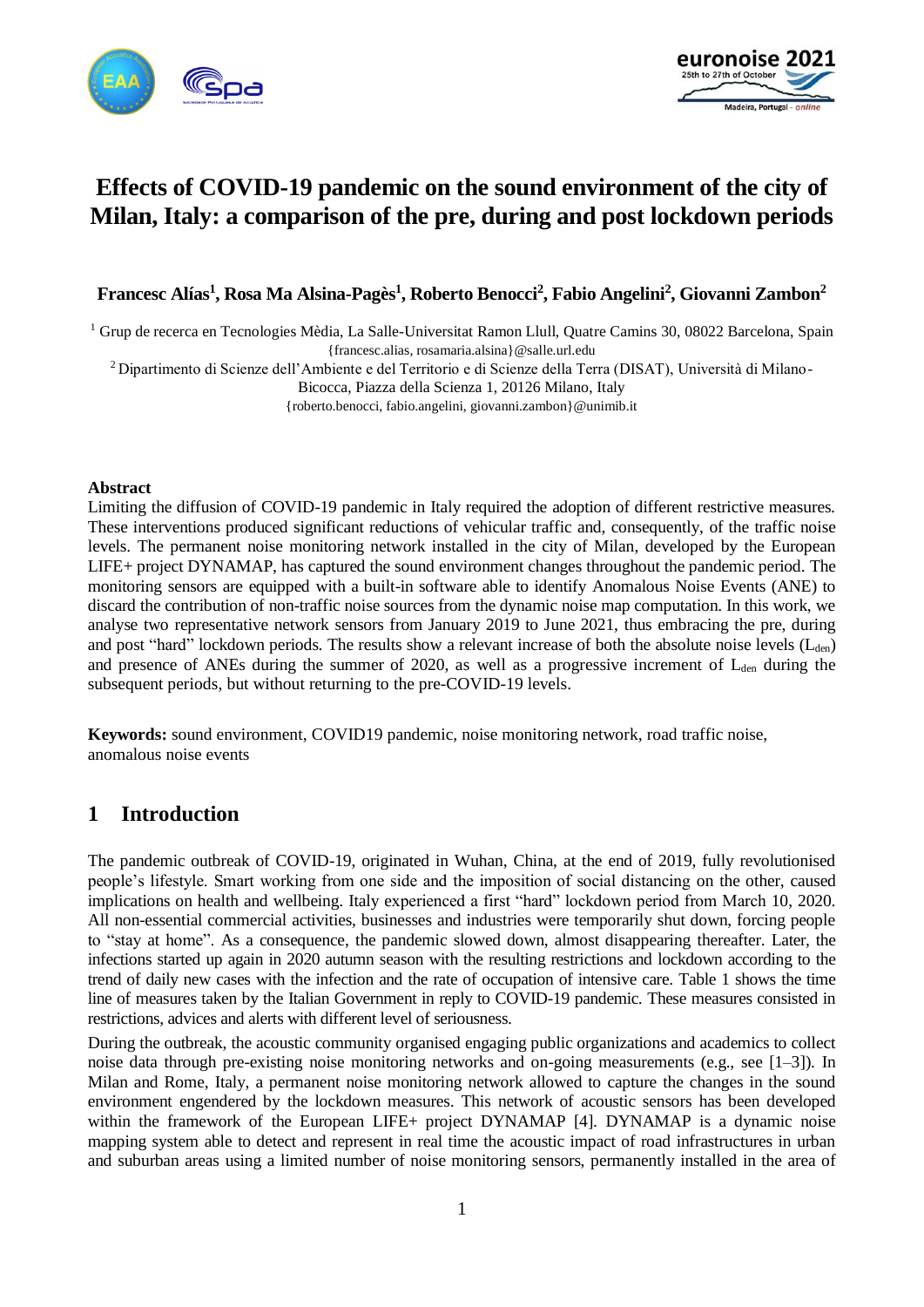

study [5]. To this aim, the monitoring stations are provided with a built-in software named Anomalous Noise Event Detector (ANED) [6], designed to identify the presence of non-traffic related events, denoted as Anomalous Noise Events (ANEs) within the DYNAMAP project (e.g., trains, sirens, birds, people, street works, etc.). The ANED algorithm is designed as a two-class classifier trained with acoustic data gathered from the network of sensors to discriminate between ANE and Road Traffic Noise (RTN) according to their spectrotemporal characteristics [7]. Following the project specifications, these events are detected and removed from the computation of the A-weighted equivalent noise levels every second so as to represent the RTN levels in the dynamic noise maps reliably [4]. District 9, in the city of Milan, is one of the two pilot areas chosen for the implementation of the system [8]. The second pilot area is located in a suburban area of Rome [9]. In Milan, the DYNAMAP network is composed of 24 sensors, which have been appropriately distributed all over District 9.

Table 1 – Phases and measures taken by the Italian Government, through the emanation of DPCMs (Decree of the President of the Council of Ministers), Ordinance of the Ministry of Health and Regional Ordinance, in reply to COVID-19 pandemic.

| Action 1: DPCM 23/02/2020 - effect: schools closed in Lombardia (Region)<br>Action 2: DPCM 01/03/2020 - effect: manifestations suspended, restaurant and entertainment venues partially closed, partial limitation<br>of work activities<br>Action 3: DPCM 08/03/2020 - effect: restaurant and entertainment venues closed, banned hangouts, greater limitation of work activities<br><b>LAW MEASURES - "HARD" LOCK-DOWN</b><br>Action 4: DPCM 22/03/2020 - effect: total limitation of work activities, obligation to stay at home (except for basic necessities)<br><b>LAW MEASURES – PHASE 2</b><br>Action 5: DPCM 03/05/2020 - effect: first partial reopening of work activities<br>Action 6: DPCM 17/05/2020 - effect: second partial reopening of work activities<br>Action 7: DPCM 03/06/2020 - effect: third partial reopening of work activities and displacements between regions<br><b>LAW MEASURES - PHASE 3</b><br>Action 8: DPCM 15/06/2020 - effect: fourth partial reopening (no schools and public offices)<br><b>LAW MEASURES - PHASE 4</b><br>Action 9: Regional Ordinance 10/7/2020 - effect: reopening of sports and recreation centers (gyms, swimming pools and spas, cinemas<br>and theatres, etc.)<br>Action 10: Regional Ordinance 16/8/2020- effect: closure of dance halls, discos and similar venues<br>Action 11: 14/9/2020 - reopening of schools<br><b>LAW MEASURES - PHASE 5</b><br>Action 12: DPCM 13/10/2020 - effect: bars and restaurants with table service only (closing at 9 pm), nighttime consumption on public<br>land prohibited, parties prohibited, for private homes it is forbidden to receive more than 6 people<br>Action 13: Regional Ordinance 21/10/2020 - effect: travel prohibited (curfew) from 11pm to 5am, shopping centers close on weekends<br>Action 14: DPCM 24/10/2020 - effect: closure of high schools, closure of recreation centers (gyms, swimming pools and spas, cinemas<br>and theaters, etc.)<br>RED ZONE (LOCK-DOWN)<br>Action 15: DPCM 3/11/2020 - effect: total limitation of work activities, obligation to stay at home (except for basic necessities), travel<br>prohibited (curfew) from 10pm to 5am<br><b>ORANGE ZONE ("SOFT" LOCK-DOWN)</b><br>Action 16: DPCM 28/11/2020 - effect: limitation of work activities and displacements, partial reopening of basic necessity commercial<br>activities, travel prohibited (curfew) from 10pm to 5am. More restrictions for the Christmas period.<br><b>YELLOW ZONE</b><br>Action 17: Ordinance of the Ministry of Health 12/12/2020 - effect: reopening of the restaurant service with consumption at the table<br>(until 6pm), travel prohibited (curfew) from 10pm to 5am<br>ORANGE ZONE ("SOFT" LOCK-DOWN)<br>Action 18: Ordinance of the Ministry of Health 8/1/2021<br>RED ZONE (LOCK-DOWN)<br><b>Action 19: DPCM 16/1/2021</b><br>ORANGE ZONE ("SOFT" LOCK-DOWN)<br>Action 20: Ordinance of the Ministry of Health 23/1/2021<br>YELLOW ZONE | <b>LAW MEASURES - PHASE 1</b>                            |
|---------------------------------------------------------------------------------------------------------------------------------------------------------------------------------------------------------------------------------------------------------------------------------------------------------------------------------------------------------------------------------------------------------------------------------------------------------------------------------------------------------------------------------------------------------------------------------------------------------------------------------------------------------------------------------------------------------------------------------------------------------------------------------------------------------------------------------------------------------------------------------------------------------------------------------------------------------------------------------------------------------------------------------------------------------------------------------------------------------------------------------------------------------------------------------------------------------------------------------------------------------------------------------------------------------------------------------------------------------------------------------------------------------------------------------------------------------------------------------------------------------------------------------------------------------------------------------------------------------------------------------------------------------------------------------------------------------------------------------------------------------------------------------------------------------------------------------------------------------------------------------------------------------------------------------------------------------------------------------------------------------------------------------------------------------------------------------------------------------------------------------------------------------------------------------------------------------------------------------------------------------------------------------------------------------------------------------------------------------------------------------------------------------------------------------------------------------------------------------------------------------------------------------------------------------------------------------------------------------------------------------------------------------------------------------------------------------------------------------------------------------------------------------------------------------------------------------------------------------------------------------------------------------------------------------------------------------------------------------|----------------------------------------------------------|
|                                                                                                                                                                                                                                                                                                                                                                                                                                                                                                                                                                                                                                                                                                                                                                                                                                                                                                                                                                                                                                                                                                                                                                                                                                                                                                                                                                                                                                                                                                                                                                                                                                                                                                                                                                                                                                                                                                                                                                                                                                                                                                                                                                                                                                                                                                                                                                                                                                                                                                                                                                                                                                                                                                                                                                                                                                                                                                                                                                                 |                                                          |
|                                                                                                                                                                                                                                                                                                                                                                                                                                                                                                                                                                                                                                                                                                                                                                                                                                                                                                                                                                                                                                                                                                                                                                                                                                                                                                                                                                                                                                                                                                                                                                                                                                                                                                                                                                                                                                                                                                                                                                                                                                                                                                                                                                                                                                                                                                                                                                                                                                                                                                                                                                                                                                                                                                                                                                                                                                                                                                                                                                                 |                                                          |
|                                                                                                                                                                                                                                                                                                                                                                                                                                                                                                                                                                                                                                                                                                                                                                                                                                                                                                                                                                                                                                                                                                                                                                                                                                                                                                                                                                                                                                                                                                                                                                                                                                                                                                                                                                                                                                                                                                                                                                                                                                                                                                                                                                                                                                                                                                                                                                                                                                                                                                                                                                                                                                                                                                                                                                                                                                                                                                                                                                                 |                                                          |
|                                                                                                                                                                                                                                                                                                                                                                                                                                                                                                                                                                                                                                                                                                                                                                                                                                                                                                                                                                                                                                                                                                                                                                                                                                                                                                                                                                                                                                                                                                                                                                                                                                                                                                                                                                                                                                                                                                                                                                                                                                                                                                                                                                                                                                                                                                                                                                                                                                                                                                                                                                                                                                                                                                                                                                                                                                                                                                                                                                                 |                                                          |
|                                                                                                                                                                                                                                                                                                                                                                                                                                                                                                                                                                                                                                                                                                                                                                                                                                                                                                                                                                                                                                                                                                                                                                                                                                                                                                                                                                                                                                                                                                                                                                                                                                                                                                                                                                                                                                                                                                                                                                                                                                                                                                                                                                                                                                                                                                                                                                                                                                                                                                                                                                                                                                                                                                                                                                                                                                                                                                                                                                                 |                                                          |
|                                                                                                                                                                                                                                                                                                                                                                                                                                                                                                                                                                                                                                                                                                                                                                                                                                                                                                                                                                                                                                                                                                                                                                                                                                                                                                                                                                                                                                                                                                                                                                                                                                                                                                                                                                                                                                                                                                                                                                                                                                                                                                                                                                                                                                                                                                                                                                                                                                                                                                                                                                                                                                                                                                                                                                                                                                                                                                                                                                                 |                                                          |
|                                                                                                                                                                                                                                                                                                                                                                                                                                                                                                                                                                                                                                                                                                                                                                                                                                                                                                                                                                                                                                                                                                                                                                                                                                                                                                                                                                                                                                                                                                                                                                                                                                                                                                                                                                                                                                                                                                                                                                                                                                                                                                                                                                                                                                                                                                                                                                                                                                                                                                                                                                                                                                                                                                                                                                                                                                                                                                                                                                                 |                                                          |
|                                                                                                                                                                                                                                                                                                                                                                                                                                                                                                                                                                                                                                                                                                                                                                                                                                                                                                                                                                                                                                                                                                                                                                                                                                                                                                                                                                                                                                                                                                                                                                                                                                                                                                                                                                                                                                                                                                                                                                                                                                                                                                                                                                                                                                                                                                                                                                                                                                                                                                                                                                                                                                                                                                                                                                                                                                                                                                                                                                                 |                                                          |
|                                                                                                                                                                                                                                                                                                                                                                                                                                                                                                                                                                                                                                                                                                                                                                                                                                                                                                                                                                                                                                                                                                                                                                                                                                                                                                                                                                                                                                                                                                                                                                                                                                                                                                                                                                                                                                                                                                                                                                                                                                                                                                                                                                                                                                                                                                                                                                                                                                                                                                                                                                                                                                                                                                                                                                                                                                                                                                                                                                                 |                                                          |
|                                                                                                                                                                                                                                                                                                                                                                                                                                                                                                                                                                                                                                                                                                                                                                                                                                                                                                                                                                                                                                                                                                                                                                                                                                                                                                                                                                                                                                                                                                                                                                                                                                                                                                                                                                                                                                                                                                                                                                                                                                                                                                                                                                                                                                                                                                                                                                                                                                                                                                                                                                                                                                                                                                                                                                                                                                                                                                                                                                                 |                                                          |
|                                                                                                                                                                                                                                                                                                                                                                                                                                                                                                                                                                                                                                                                                                                                                                                                                                                                                                                                                                                                                                                                                                                                                                                                                                                                                                                                                                                                                                                                                                                                                                                                                                                                                                                                                                                                                                                                                                                                                                                                                                                                                                                                                                                                                                                                                                                                                                                                                                                                                                                                                                                                                                                                                                                                                                                                                                                                                                                                                                                 |                                                          |
|                                                                                                                                                                                                                                                                                                                                                                                                                                                                                                                                                                                                                                                                                                                                                                                                                                                                                                                                                                                                                                                                                                                                                                                                                                                                                                                                                                                                                                                                                                                                                                                                                                                                                                                                                                                                                                                                                                                                                                                                                                                                                                                                                                                                                                                                                                                                                                                                                                                                                                                                                                                                                                                                                                                                                                                                                                                                                                                                                                                 |                                                          |
|                                                                                                                                                                                                                                                                                                                                                                                                                                                                                                                                                                                                                                                                                                                                                                                                                                                                                                                                                                                                                                                                                                                                                                                                                                                                                                                                                                                                                                                                                                                                                                                                                                                                                                                                                                                                                                                                                                                                                                                                                                                                                                                                                                                                                                                                                                                                                                                                                                                                                                                                                                                                                                                                                                                                                                                                                                                                                                                                                                                 |                                                          |
|                                                                                                                                                                                                                                                                                                                                                                                                                                                                                                                                                                                                                                                                                                                                                                                                                                                                                                                                                                                                                                                                                                                                                                                                                                                                                                                                                                                                                                                                                                                                                                                                                                                                                                                                                                                                                                                                                                                                                                                                                                                                                                                                                                                                                                                                                                                                                                                                                                                                                                                                                                                                                                                                                                                                                                                                                                                                                                                                                                                 |                                                          |
|                                                                                                                                                                                                                                                                                                                                                                                                                                                                                                                                                                                                                                                                                                                                                                                                                                                                                                                                                                                                                                                                                                                                                                                                                                                                                                                                                                                                                                                                                                                                                                                                                                                                                                                                                                                                                                                                                                                                                                                                                                                                                                                                                                                                                                                                                                                                                                                                                                                                                                                                                                                                                                                                                                                                                                                                                                                                                                                                                                                 |                                                          |
|                                                                                                                                                                                                                                                                                                                                                                                                                                                                                                                                                                                                                                                                                                                                                                                                                                                                                                                                                                                                                                                                                                                                                                                                                                                                                                                                                                                                                                                                                                                                                                                                                                                                                                                                                                                                                                                                                                                                                                                                                                                                                                                                                                                                                                                                                                                                                                                                                                                                                                                                                                                                                                                                                                                                                                                                                                                                                                                                                                                 |                                                          |
|                                                                                                                                                                                                                                                                                                                                                                                                                                                                                                                                                                                                                                                                                                                                                                                                                                                                                                                                                                                                                                                                                                                                                                                                                                                                                                                                                                                                                                                                                                                                                                                                                                                                                                                                                                                                                                                                                                                                                                                                                                                                                                                                                                                                                                                                                                                                                                                                                                                                                                                                                                                                                                                                                                                                                                                                                                                                                                                                                                                 |                                                          |
|                                                                                                                                                                                                                                                                                                                                                                                                                                                                                                                                                                                                                                                                                                                                                                                                                                                                                                                                                                                                                                                                                                                                                                                                                                                                                                                                                                                                                                                                                                                                                                                                                                                                                                                                                                                                                                                                                                                                                                                                                                                                                                                                                                                                                                                                                                                                                                                                                                                                                                                                                                                                                                                                                                                                                                                                                                                                                                                                                                                 |                                                          |
|                                                                                                                                                                                                                                                                                                                                                                                                                                                                                                                                                                                                                                                                                                                                                                                                                                                                                                                                                                                                                                                                                                                                                                                                                                                                                                                                                                                                                                                                                                                                                                                                                                                                                                                                                                                                                                                                                                                                                                                                                                                                                                                                                                                                                                                                                                                                                                                                                                                                                                                                                                                                                                                                                                                                                                                                                                                                                                                                                                                 |                                                          |
|                                                                                                                                                                                                                                                                                                                                                                                                                                                                                                                                                                                                                                                                                                                                                                                                                                                                                                                                                                                                                                                                                                                                                                                                                                                                                                                                                                                                                                                                                                                                                                                                                                                                                                                                                                                                                                                                                                                                                                                                                                                                                                                                                                                                                                                                                                                                                                                                                                                                                                                                                                                                                                                                                                                                                                                                                                                                                                                                                                                 |                                                          |
|                                                                                                                                                                                                                                                                                                                                                                                                                                                                                                                                                                                                                                                                                                                                                                                                                                                                                                                                                                                                                                                                                                                                                                                                                                                                                                                                                                                                                                                                                                                                                                                                                                                                                                                                                                                                                                                                                                                                                                                                                                                                                                                                                                                                                                                                                                                                                                                                                                                                                                                                                                                                                                                                                                                                                                                                                                                                                                                                                                                 |                                                          |
|                                                                                                                                                                                                                                                                                                                                                                                                                                                                                                                                                                                                                                                                                                                                                                                                                                                                                                                                                                                                                                                                                                                                                                                                                                                                                                                                                                                                                                                                                                                                                                                                                                                                                                                                                                                                                                                                                                                                                                                                                                                                                                                                                                                                                                                                                                                                                                                                                                                                                                                                                                                                                                                                                                                                                                                                                                                                                                                                                                                 |                                                          |
|                                                                                                                                                                                                                                                                                                                                                                                                                                                                                                                                                                                                                                                                                                                                                                                                                                                                                                                                                                                                                                                                                                                                                                                                                                                                                                                                                                                                                                                                                                                                                                                                                                                                                                                                                                                                                                                                                                                                                                                                                                                                                                                                                                                                                                                                                                                                                                                                                                                                                                                                                                                                                                                                                                                                                                                                                                                                                                                                                                                 |                                                          |
|                                                                                                                                                                                                                                                                                                                                                                                                                                                                                                                                                                                                                                                                                                                                                                                                                                                                                                                                                                                                                                                                                                                                                                                                                                                                                                                                                                                                                                                                                                                                                                                                                                                                                                                                                                                                                                                                                                                                                                                                                                                                                                                                                                                                                                                                                                                                                                                                                                                                                                                                                                                                                                                                                                                                                                                                                                                                                                                                                                                 |                                                          |
|                                                                                                                                                                                                                                                                                                                                                                                                                                                                                                                                                                                                                                                                                                                                                                                                                                                                                                                                                                                                                                                                                                                                                                                                                                                                                                                                                                                                                                                                                                                                                                                                                                                                                                                                                                                                                                                                                                                                                                                                                                                                                                                                                                                                                                                                                                                                                                                                                                                                                                                                                                                                                                                                                                                                                                                                                                                                                                                                                                                 |                                                          |
|                                                                                                                                                                                                                                                                                                                                                                                                                                                                                                                                                                                                                                                                                                                                                                                                                                                                                                                                                                                                                                                                                                                                                                                                                                                                                                                                                                                                                                                                                                                                                                                                                                                                                                                                                                                                                                                                                                                                                                                                                                                                                                                                                                                                                                                                                                                                                                                                                                                                                                                                                                                                                                                                                                                                                                                                                                                                                                                                                                                 |                                                          |
|                                                                                                                                                                                                                                                                                                                                                                                                                                                                                                                                                                                                                                                                                                                                                                                                                                                                                                                                                                                                                                                                                                                                                                                                                                                                                                                                                                                                                                                                                                                                                                                                                                                                                                                                                                                                                                                                                                                                                                                                                                                                                                                                                                                                                                                                                                                                                                                                                                                                                                                                                                                                                                                                                                                                                                                                                                                                                                                                                                                 |                                                          |
|                                                                                                                                                                                                                                                                                                                                                                                                                                                                                                                                                                                                                                                                                                                                                                                                                                                                                                                                                                                                                                                                                                                                                                                                                                                                                                                                                                                                                                                                                                                                                                                                                                                                                                                                                                                                                                                                                                                                                                                                                                                                                                                                                                                                                                                                                                                                                                                                                                                                                                                                                                                                                                                                                                                                                                                                                                                                                                                                                                                 |                                                          |
|                                                                                                                                                                                                                                                                                                                                                                                                                                                                                                                                                                                                                                                                                                                                                                                                                                                                                                                                                                                                                                                                                                                                                                                                                                                                                                                                                                                                                                                                                                                                                                                                                                                                                                                                                                                                                                                                                                                                                                                                                                                                                                                                                                                                                                                                                                                                                                                                                                                                                                                                                                                                                                                                                                                                                                                                                                                                                                                                                                                 |                                                          |
|                                                                                                                                                                                                                                                                                                                                                                                                                                                                                                                                                                                                                                                                                                                                                                                                                                                                                                                                                                                                                                                                                                                                                                                                                                                                                                                                                                                                                                                                                                                                                                                                                                                                                                                                                                                                                                                                                                                                                                                                                                                                                                                                                                                                                                                                                                                                                                                                                                                                                                                                                                                                                                                                                                                                                                                                                                                                                                                                                                                 |                                                          |
|                                                                                                                                                                                                                                                                                                                                                                                                                                                                                                                                                                                                                                                                                                                                                                                                                                                                                                                                                                                                                                                                                                                                                                                                                                                                                                                                                                                                                                                                                                                                                                                                                                                                                                                                                                                                                                                                                                                                                                                                                                                                                                                                                                                                                                                                                                                                                                                                                                                                                                                                                                                                                                                                                                                                                                                                                                                                                                                                                                                 |                                                          |
|                                                                                                                                                                                                                                                                                                                                                                                                                                                                                                                                                                                                                                                                                                                                                                                                                                                                                                                                                                                                                                                                                                                                                                                                                                                                                                                                                                                                                                                                                                                                                                                                                                                                                                                                                                                                                                                                                                                                                                                                                                                                                                                                                                                                                                                                                                                                                                                                                                                                                                                                                                                                                                                                                                                                                                                                                                                                                                                                                                                 |                                                          |
|                                                                                                                                                                                                                                                                                                                                                                                                                                                                                                                                                                                                                                                                                                                                                                                                                                                                                                                                                                                                                                                                                                                                                                                                                                                                                                                                                                                                                                                                                                                                                                                                                                                                                                                                                                                                                                                                                                                                                                                                                                                                                                                                                                                                                                                                                                                                                                                                                                                                                                                                                                                                                                                                                                                                                                                                                                                                                                                                                                                 |                                                          |
|                                                                                                                                                                                                                                                                                                                                                                                                                                                                                                                                                                                                                                                                                                                                                                                                                                                                                                                                                                                                                                                                                                                                                                                                                                                                                                                                                                                                                                                                                                                                                                                                                                                                                                                                                                                                                                                                                                                                                                                                                                                                                                                                                                                                                                                                                                                                                                                                                                                                                                                                                                                                                                                                                                                                                                                                                                                                                                                                                                                 |                                                          |
|                                                                                                                                                                                                                                                                                                                                                                                                                                                                                                                                                                                                                                                                                                                                                                                                                                                                                                                                                                                                                                                                                                                                                                                                                                                                                                                                                                                                                                                                                                                                                                                                                                                                                                                                                                                                                                                                                                                                                                                                                                                                                                                                                                                                                                                                                                                                                                                                                                                                                                                                                                                                                                                                                                                                                                                                                                                                                                                                                                                 |                                                          |
|                                                                                                                                                                                                                                                                                                                                                                                                                                                                                                                                                                                                                                                                                                                                                                                                                                                                                                                                                                                                                                                                                                                                                                                                                                                                                                                                                                                                                                                                                                                                                                                                                                                                                                                                                                                                                                                                                                                                                                                                                                                                                                                                                                                                                                                                                                                                                                                                                                                                                                                                                                                                                                                                                                                                                                                                                                                                                                                                                                                 |                                                          |
|                                                                                                                                                                                                                                                                                                                                                                                                                                                                                                                                                                                                                                                                                                                                                                                                                                                                                                                                                                                                                                                                                                                                                                                                                                                                                                                                                                                                                                                                                                                                                                                                                                                                                                                                                                                                                                                                                                                                                                                                                                                                                                                                                                                                                                                                                                                                                                                                                                                                                                                                                                                                                                                                                                                                                                                                                                                                                                                                                                                 |                                                          |
|                                                                                                                                                                                                                                                                                                                                                                                                                                                                                                                                                                                                                                                                                                                                                                                                                                                                                                                                                                                                                                                                                                                                                                                                                                                                                                                                                                                                                                                                                                                                                                                                                                                                                                                                                                                                                                                                                                                                                                                                                                                                                                                                                                                                                                                                                                                                                                                                                                                                                                                                                                                                                                                                                                                                                                                                                                                                                                                                                                                 |                                                          |
|                                                                                                                                                                                                                                                                                                                                                                                                                                                                                                                                                                                                                                                                                                                                                                                                                                                                                                                                                                                                                                                                                                                                                                                                                                                                                                                                                                                                                                                                                                                                                                                                                                                                                                                                                                                                                                                                                                                                                                                                                                                                                                                                                                                                                                                                                                                                                                                                                                                                                                                                                                                                                                                                                                                                                                                                                                                                                                                                                                                 |                                                          |
|                                                                                                                                                                                                                                                                                                                                                                                                                                                                                                                                                                                                                                                                                                                                                                                                                                                                                                                                                                                                                                                                                                                                                                                                                                                                                                                                                                                                                                                                                                                                                                                                                                                                                                                                                                                                                                                                                                                                                                                                                                                                                                                                                                                                                                                                                                                                                                                                                                                                                                                                                                                                                                                                                                                                                                                                                                                                                                                                                                                 | Action 21: Ordinance of the Ministry of Health 29/1/2020 |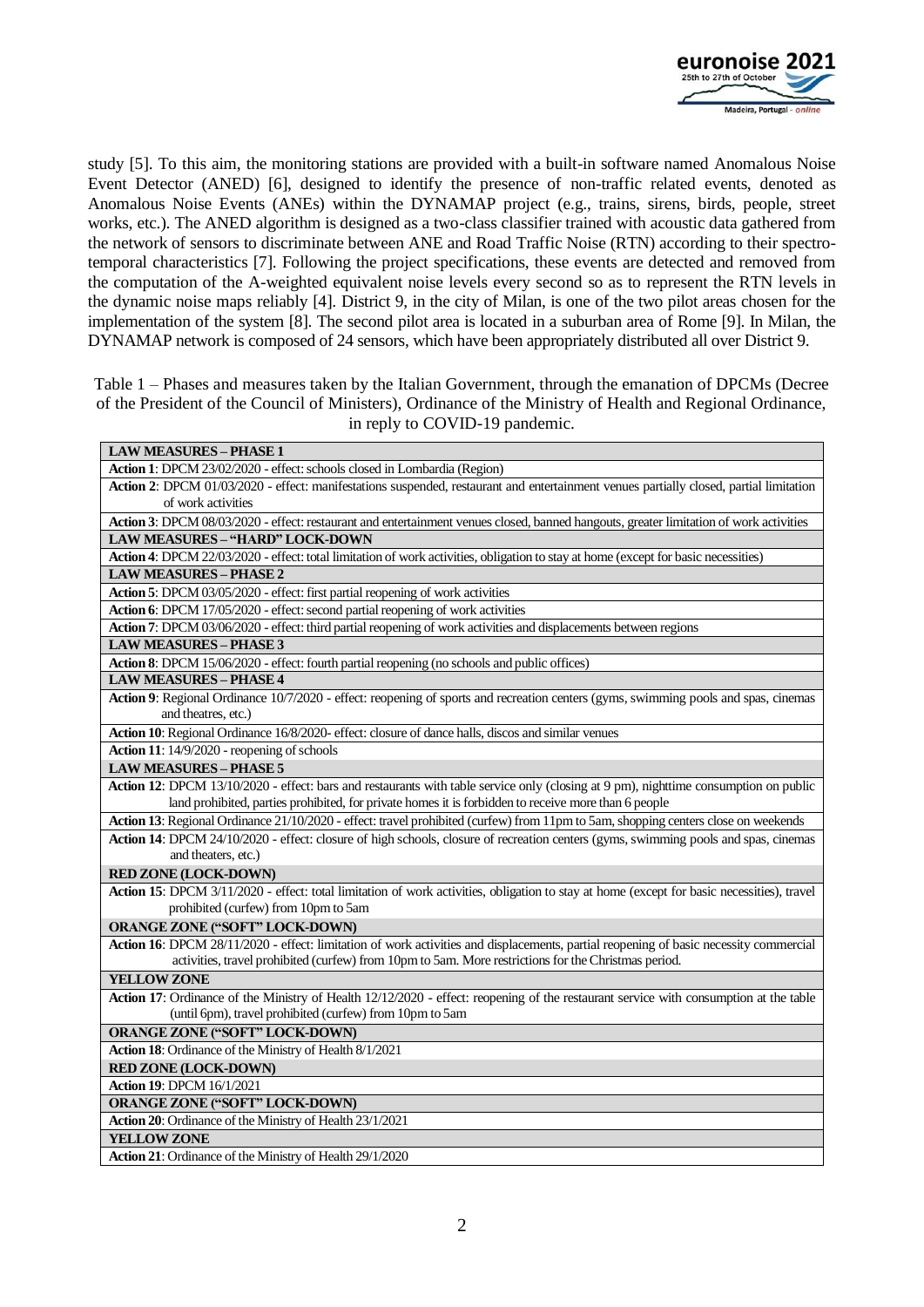

| <b>ORANGE ZONE ("SOFT" LOCK-DOWN)</b>                                        |
|------------------------------------------------------------------------------|
| <b>Action 22:</b> Ordinance of the Ministry of Health 27/2/2021              |
| <b>RED ZONE (LOCK-DOWN)</b>                                                  |
| <b>Action 23: DPCM 13/3/2021</b>                                             |
| <b>ORANGE ZONE ("SOFT" LOCK-DOWN)</b>                                        |
| <b>Action 24:</b> Ordinance of the Ministry of Health 10/4/2021              |
| <b>YELLOW ZONE</b>                                                           |
| <b>Action 25:</b> Ordinance of the Ministry of Health 22/4/2021              |
| <b>LAW MEASURES - PHASE 6</b>                                                |
| Action 26: from 24/5/2021 - effect: reopening of shopping centres, gyms, etc |

In preliminary studies, DYNAMAP data gathered from January to June 2020 were analysed to evaluate the impact of the COVID-19 pandemic on the sound environment of both pilot areas [10,11]. In Milan, the comparison of the noise levels, with respect to the same period of 2019, showed a reduction of the noise levels of approximately 6dB. In Rome, an average difference of 5.2dB during the whole day  $(L<sub>den</sub>)$  and 5.4dB at night (Lnight) were also observed. The study about the distribution of ANEs in both environments was also conducted, but limited to two representative days (a weekday and a weekend day) during the "hard" lockdown period, showing they remained similar to what was observed before the lockdown in Milan (with a slight noticeable decrease in the weekday), whereas presenting an averaged increase of 20% in Rome (mainly in the weekend day).

This paper is a follow-up research from the previous analyses focused on studying the effects of COVID-19 pandemic on the sound environment of Milan. To that effect, we analyse the evolution of the noise levels and the presence of ANEs at two representative sites of the DYNAMAP noise monitoring network in the District 9 of Milan. The analysis period includes, besides the previous analysed interval (January-June 2020), the period up to June 2021, thus, embracing the pre, during and post "hard" lockdown periods.

# **2 Data collection from the urban monitoring network**

The DYNAMAP monitoring network composed of 24 noise sensors is active since August 2017. The available dataset allows us to keep as baseline 2019 data for evaluating the effect of the pandemic on the sonic environment. Among the 24 monitoring stations, we selected two sites with different characteristics:

- hb127 (Via Quadrio): sensor installed on a school building façade facing the roadside. The road is classified as type D (mainly local traffic, low vehicle flow rate, no heavy vehicles). It is settled in a residential and tertiary urban area with absence of production sites (see Fig. 1).
- hb140 (Viale Jenner): sensor installed on a public building façade facing the roadside. The road is classified as type F (thoroughfare road, high vehicle flow rate, presence of heavy vehicles). It is settled in a residential and tertiary urban area with presence of parks, craft activities / shops, absence of production sites (see Fig. 1).

In the following Table 2, we present the scheme adopted for the analysis of the data recorded from each monitoring stations.

| <b>Period considered</b>                        | Data treatment                                                                                                                                                                                                                | <b>Noise indicators</b>                                    |
|-------------------------------------------------|-------------------------------------------------------------------------------------------------------------------------------------------------------------------------------------------------------------------------------|------------------------------------------------------------|
| Period analysed:1 January<br>2020-18 June 2021  | Identification of missing data due to sensor off-line or<br>temporary out of use                                                                                                                                              | total, $L_{den}$<br>upon<br>filtering, and<br>ANED         |
| Reference period:1 January-<br>31 December 2019 | Removal of noise data for days with unfavourable weather<br>(rain rate $> 2$ mm/h and wind speed $> 5$ m/sec) obtained by<br>cross-checking ARPA (Regional Agency for Environmental<br>Protection) Lombardia weather stations | percentage of<br>ANEs<br>detected by the ANED<br>algorithm |

| Table $2$ – Data analysis |  |  |
|---------------------------|--|--|
|                           |  |  |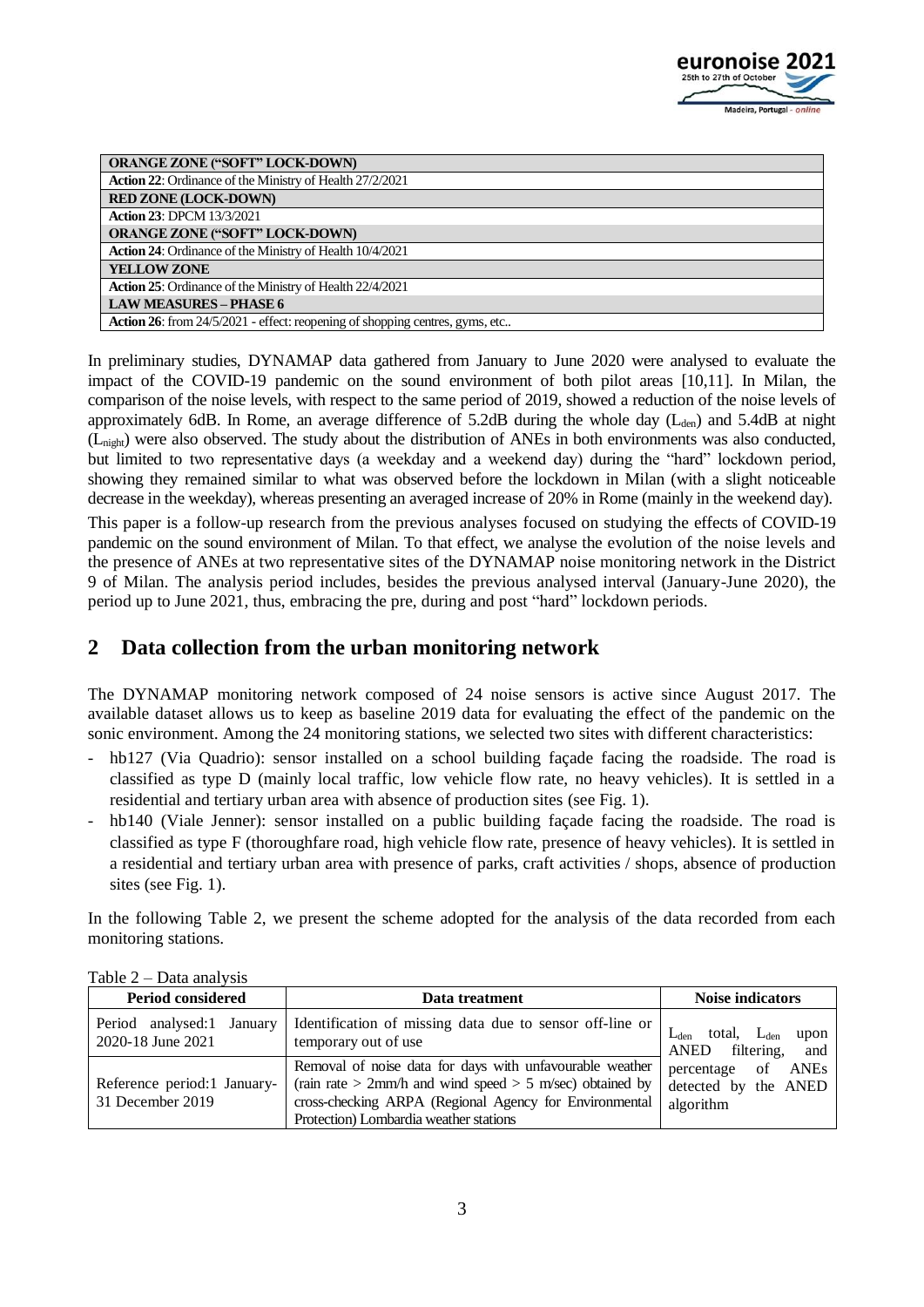



Figure 1 – Google Earth's® view illustrating the position of hb127 (Via Quadrio) and hb140 (Viale Jenner).

# **3 Experiments and results**

#### **3.1 Analysis methodology**

Noisemote® is a real-time control service for environmental noise embedded in the DYNAMAP system<sup>1</sup>. It allows displaying dynamic maps, the evolution of noise levels recorded by the monitoring stations, download noise data at different integration time ( $L_{eq}$  1 sec,  $L_{eq}$  5 min,  $L_{eq}$  15 min,  $L_{eq}$  1 h,  $L_{den}$  daily, etc.) for both all data (total) (in which all types of noise sources are considered) and ANE-filtered data (in which only the contribution of RTN is retained after removing the ANEs identified by the ANED algorithm). Following [10,11], we analyse both types of data, comparing the  $L_{den}$  indicator calculated with and without the ANE contribution, and the averaged presence of ANEs per day in percentage (hereafter denoted as ANE (%)).

Table 3 reports the time-line of the periods corresponding to the Italian and Regional Government measures in reply to the pandemic. These time intervals will be considered for the analysis hereinafter.

| <b>Analysed periods</b>                                      | Date                      |
|--------------------------------------------------------------|---------------------------|
| 1 - before first action (normal situation)                   | $01/01/2020 - 23/02/2020$ |
| 2 - between first and second action                          | 24/02/2020 - 01/03/2020   |
| 3 - between second and third action                          | 02/03/2020 - 08/03/2020   |
| 4 - between third and fourth action                          | 09/03/2020 - 21/03/2020   |
| 5 - between fourth and fifth action (first "hard" lock-down) | 22/03/2020 - 03/05/2020   |
| 6 - between fifth and sixth action                           | 04/05/2020 - 17/05/2020   |
| 7 - between sixth and seventh action                         | 18/05/2020 - 02/06/2020   |
| 8 - between seventh and eighth action                        | 03/06/2020 - 14/06/2020   |
| 9 - between eighth and ninth action                          | 15/06/2020 - 10/07/2020   |
| 10 - between ninth and tenth action                          | 11/07/2020 - 16/08/2020   |

Table 3 – Time intervals corresponding to the periods between the different Italian and Regional Government measures considered for the analysis of noise levels.

1

<sup>1</sup> <http://www.life-dynamap.eu/dynamic-maps/>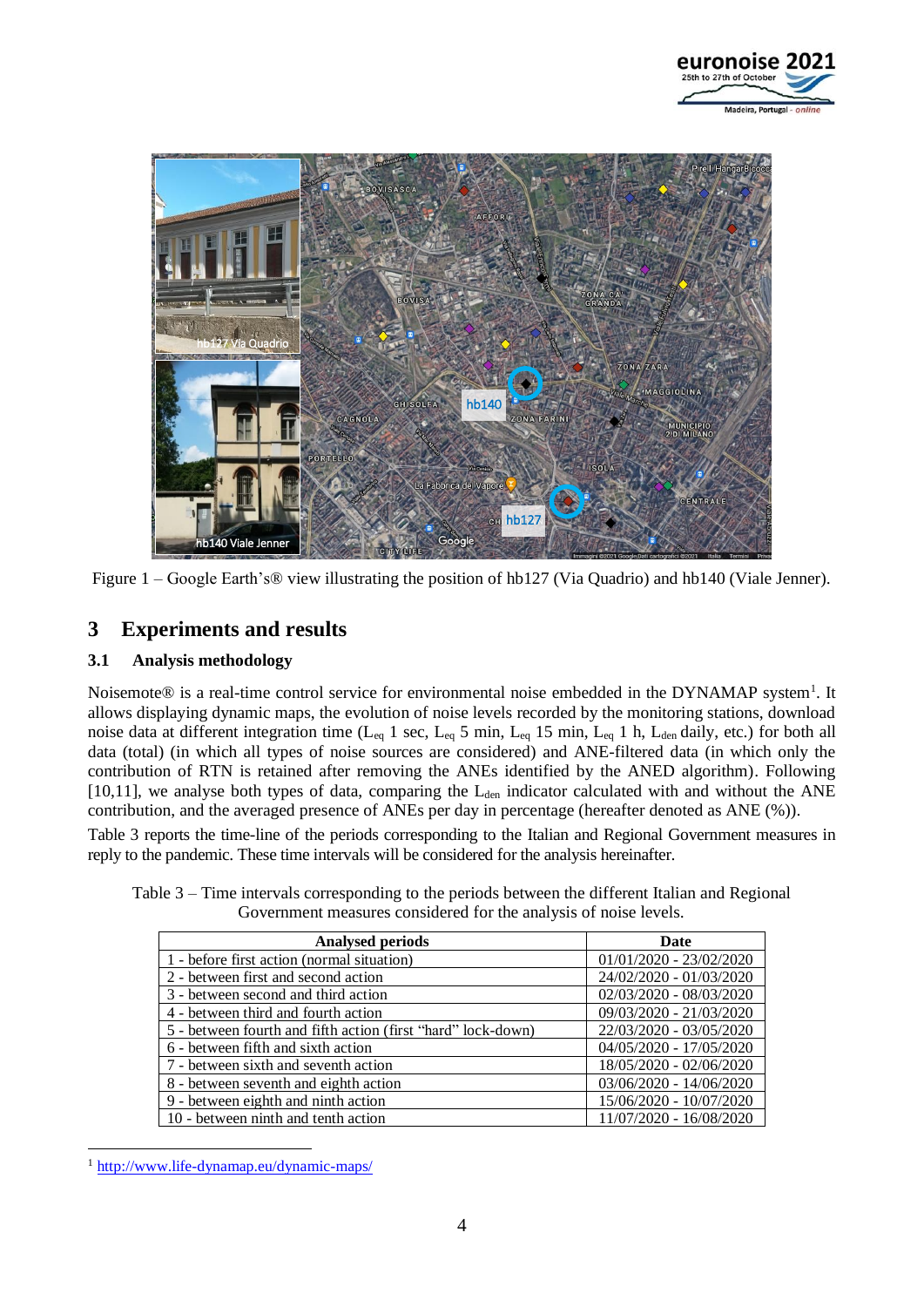

| 11 - between tenth and eleventh action                       | 17/08/2020 - 13/09/2020   |
|--------------------------------------------------------------|---------------------------|
| 12 - between eleventh and twelfth action                     | 14/09/2020 - 13/10/2020   |
| 13 - between twelfth and fourteenth action                   | 14/10/2020 - 24/10/2020   |
| 14 - between fourteenth and fifteenth action                 | 25/10/2020 - 05/11/2020   |
| 15 - Red Zone (lock-down) and Orange Zone ("soft" lock-down) | $06/11/2020 - 12/12/2020$ |
| 16 - Yellow Zone                                             | 13/12/2020 - 08/01/2021   |
| 17 - Red Zone (lock-down) and Orange Zone ("soft" lock-down) | 09/01/2021 - 31/01/2021   |
| 18 - Yellow Zone                                             | $01/02/2021 - 27/02/2021$ |
| 19 - Red Zone (lock-down) and Orange Zone ("soft" lock-down) | $01/03/2021 - 22/04/2021$ |
| 20 - Yellow Zone                                             | 23/04/2021 - 23/05/2021   |
| 21 - towards progressive reopening                           | 24/05/2021 - 18/06/2021   |

#### **3.2 Results of the Lden analysis**

In this section, the results of the analysis for both the monitoring stations hb127 and hb140 are reported. Figure 2 illustrates the total  $L_{den}$  evolution (including ANEs) over the period 1 January 2019 - 18 June 2021; this period includes: the months prior to the diffusion of COVID-19 in Italy, the first "hard" lockdown period, the initial reopening of all activities and the so-called "second wave" of the pandemic. As it can be observed, the noise level trend follows the impact of human activity and of vehicular flows:

- Pre-first lockdown (2019 and January-February 2020): presence of stationary levels.
- First "hard" lockdown period (March-April 2020): noise levels at minimum.
- Post-first lockdown period (summer 2020): gradual increase of noise levels.
- "Second wave" of the pandemic (autumn 2020 winter 2021): noise levels are in general always lower than the previous years (before COVID-19 breakout), the noise trend follows the "soft" lockdown/reopening between October 2020 and May 2021.
- Progressive reopening of activities (from May 2021): gradual increase of noise levels.



Figure 2: Time evolution of L<sub>den</sub> levels in the period between 1 January 2019 and 18 June 2021 recorded at the noise monitoring sensors hb127 (Via Quadrio) and hb140 (Viale Jenner). Vertical dashed red lines indicate the entry into force of the main restrictive measures.

Considering the time periods corresponding to the dates of the Italian and Regional Government measures reported in Table 3, in Fig. 3, we analyse the time evolution of the differences ( $\Delta L_{den}$ ) between  $L_{den}$  calculated for the reference year (2019) and the corresponding  $L_{den}$  for 2020-2021 for each acoustic sensor. Both figures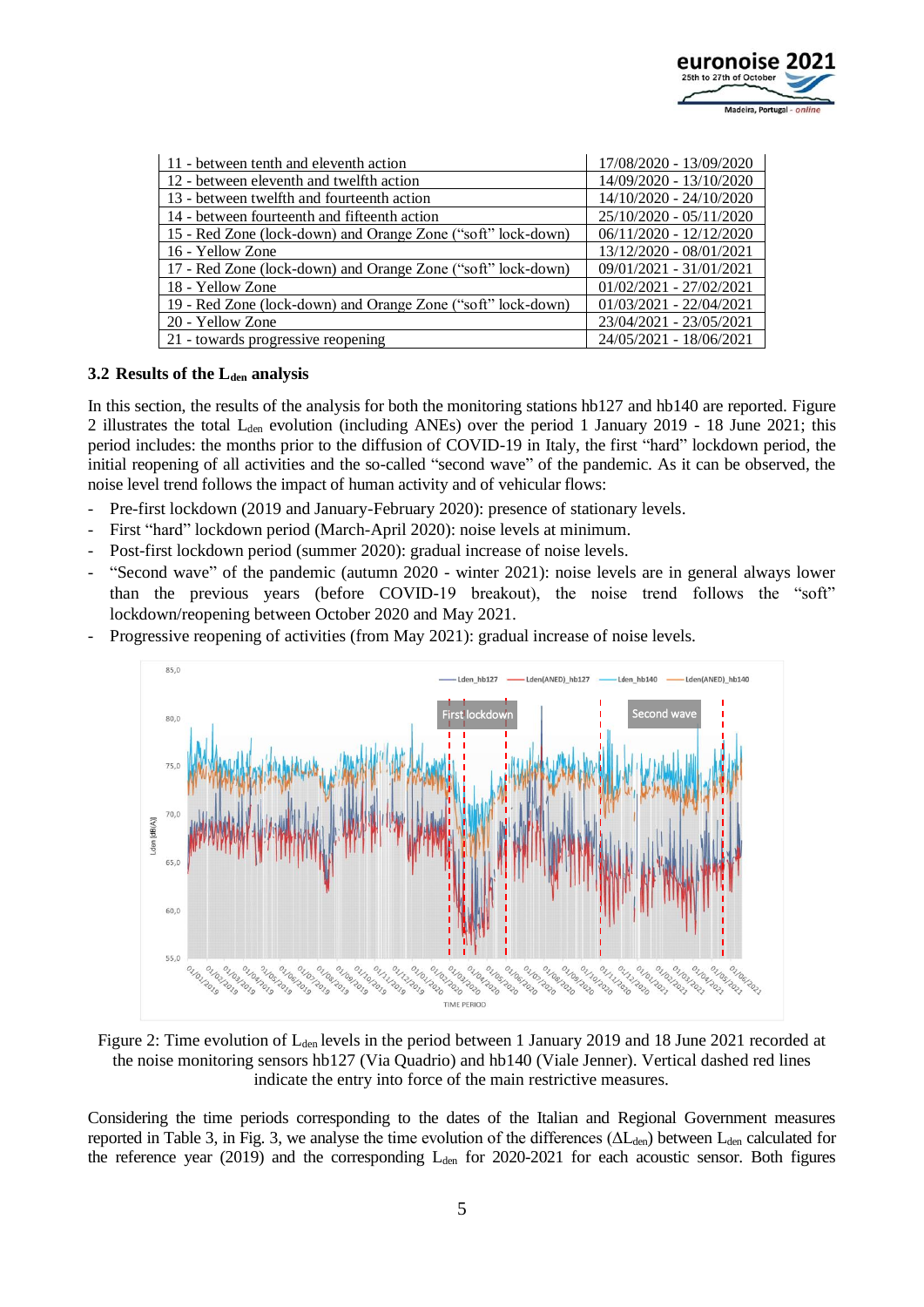



illustrate L<sub>den</sub> levels accounting for all noise sources, represented as  $\Delta L_{den}$  total, and L<sub>den</sub> variation only considering the RTN contribution according to the ANED output, henceforth denoted as  $\Delta L_{den}$  (ANED).

Figure 3: Trend of the differences ( $\Delta L_{den}$ ) between  $L_{den}$  levels for the years 2019 and 2020-2021 for the noise monitoring sensors hb127 (Via Quadrio) and hb140 (Viale Jenner). The difference is shown for both L<sub>den</sub> total and Lden (ANED). Each period corresponds to the dates of the different Italian and Regional Government measures reported in Table 3.

In Fig. 2, we can observe how L<sub>den</sub> levels corresponding to 2019 remain stable over different periods. From 1 January to 23 February (period 1 in Table 3 and Fig. 3), 2019 and 2020 data are aligned, confirming that, in general, the noise trend profiles are almost stationary, thus, suggesting that acoustic-wise 2020, the prelockdown period can be considered as "standard". The first "hard" lockdown, from the end of February 2020, caused a significant reduction of noise (period 4-5 in Table 3 and Fig. 3), with maximum difference of about 9 dB for the total  $L_{den}$  for sensor hb127 (via Quadrio) and of about 6 dB for hb140 (viale Jenner). This decrease of noise can be linked to a reduction of the traffic flow down to 90% for via Quadrio and 70% for viale Jenner (since a -3dB level reduction corresponds to a halving of the source sound power level Lw). During the summer of 2020, a strong recovery of road traffic volumes was observed due to both the postlockdown effect and the economic crisis (people went on vacation less and an increase of noise levels with respect to the 2019 reference period was observed −periods 10-11 in Table 3 and Fig. 3). In the months following 2020 summer, the noise levels retrace the different measures with the rapid succession of openings and closures (periods 12-20 in Table 3 and Fig. 3). The noise level reduction in this period reaches the highest level up to 6 dB (see Fig. 3) for the noise station hb127 and of 2.5dB (see Fig. 3) for hb140. As for the traffic flow along the considered area of study, the observed noise reduction, thus, corresponds to a 75% traffic flow reduction for the site located in via Quadrio and 50% for the site in viale Jenner. In general, the acoustic environment in Milan linked is getting back to normality in periods 20-21 in Table 3 and Fig. 3 (see monitoring sensor hb140 in Fig. 3), but the local viability, influenced by daily movements (e.g., schools), has not yet reached the pre-COVID-19 levels of 2019 (see monitoring sensor hb127 in Fig. 3). The reduction of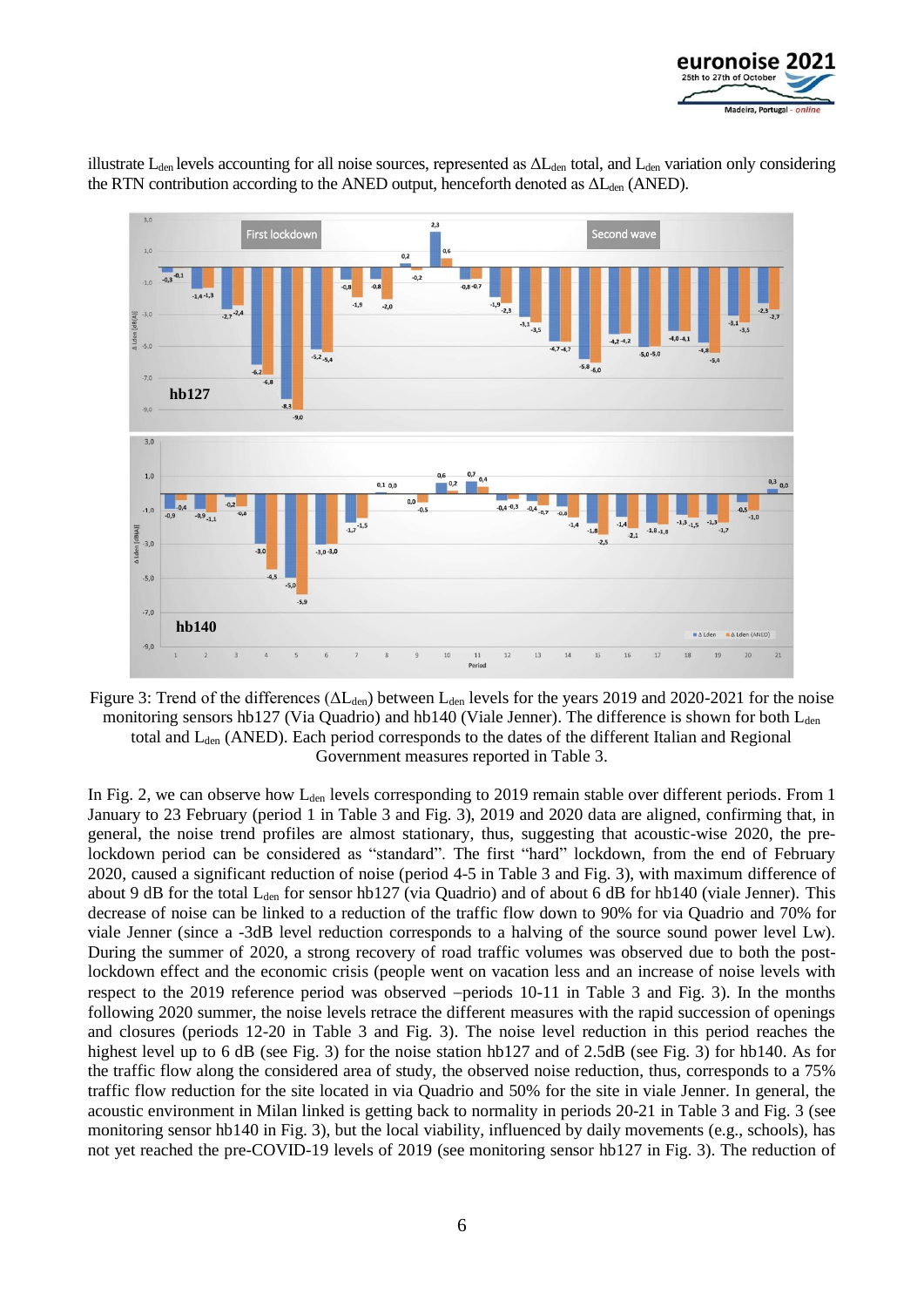

vehicular traffic (i.e., decrease of background noise) generally corresponds to a greater activity of the ANED algorithm which most likely recognizes more easily extraordinary events not related to road traffic noise, where  $\Delta L_{den}$  (ANED) >  $\Delta L_{den}$ .

#### **3.3 Results of the ANE analysis**

In this section, we present the results obtained from the analysis of the averaged percentage of ANEs identified by the ANED algorithm per day running in each considered monitoring station, that is, hb127 (Via Quadrio) and hb140 (Viale Jenner). As it can be observed from Fig. 4, the presence of ANEs before the lockdown (period 1 in Table 3) in sensor hb127 (via Quadrio) is very similar to the same period in 2019, subsequently showing a relevant reduction during the lockdown (periods 4-5 in Table 3) as a result of the confinement of the Milan's citizens. Next, periods 2-3 show an increase of ANE (%), probably due to the combination of the reduction of global L<sub>den</sub> values and an increase of ANEs, e.g., from emergency services and from people caused by the '*fear-of-running-out-of-pantry*' episode highlighted in [10]. After the lockdown, the detection of ANEs increases while the restrictions are progressively reduced, presenting a peak of 12.8% within summer time (period 10 in Table 3). This result is consistent with the greater presence of people in the city during vacations due to the travelling restrictions imposed by the COVID-19 pandemic, being anthropic noise one of the main ANEs detected. The averaged ANE (%) gradually decreases until the end of 2020 (until period 16, see Table 3), subsequently increasing during the progressive reopening in 2021 with respect to what was observed in 2019. Finally, the analysed data present another relevant peak in period 7 (see Table 3) mainly due to an extraordinary episode of 4 consecutive days (from 25/05 to 28/05) where the ANE (%) is higher than 18%. As the audio data are not available in the Noisemote® platform, we cannot determine the origin of the ANEs, but estimations can be done based on the knowledge of the acoustic environment and the restrictions applied for each stage of the lockdown. Our hypothesis is that this result may be caused by street works (or a similar event) during that period due to the high percentage and duration of the episode.



Figure 4 – Distribution of the ANE (%) detected by sensor hb127 (Via Quadrio) along the pre, during and post "hard" lockdown Periods from January 2020 to June 2021 with respect to the corresponding periods in 2019.

In what concerns the impact caused by the presence of ANEs in the via Quadrio's acoustic environment in terms of the averaged correction of the Lden computation of RTN levels (denoted as ANED  $L_{den}$  Correction), most values are lower than  $1 \text{ dB}(A)$  (see Fig. 5). However, it is to note the significant correction of  $1.7 \text{dB}(A)$ observed during period 10 (in summer) due to aforementioned increment of 6.1% of ANEs in that period. A similar situation can be found in periods 7 and 8 (within the post-lockdown), showing an ANED  $L_{den}$ Correction of  $1.1$ dB(A) from +8.1% of  $\triangle ANE$ , and  $1.3$ dB(A) due to +3.6%  $\triangle ANE$ , respectively. Moreover, it is also worth mentioning the correction caused by the presence of ANEs within the lockdown (a period with significant lower  $L_{den}$  values as discussed in Section 3.2) entails a variation on the  $L_{den}$  measurements of 0.6dB(A) and 0.7dB(A) for period 4-5 (see Table 3), respectively.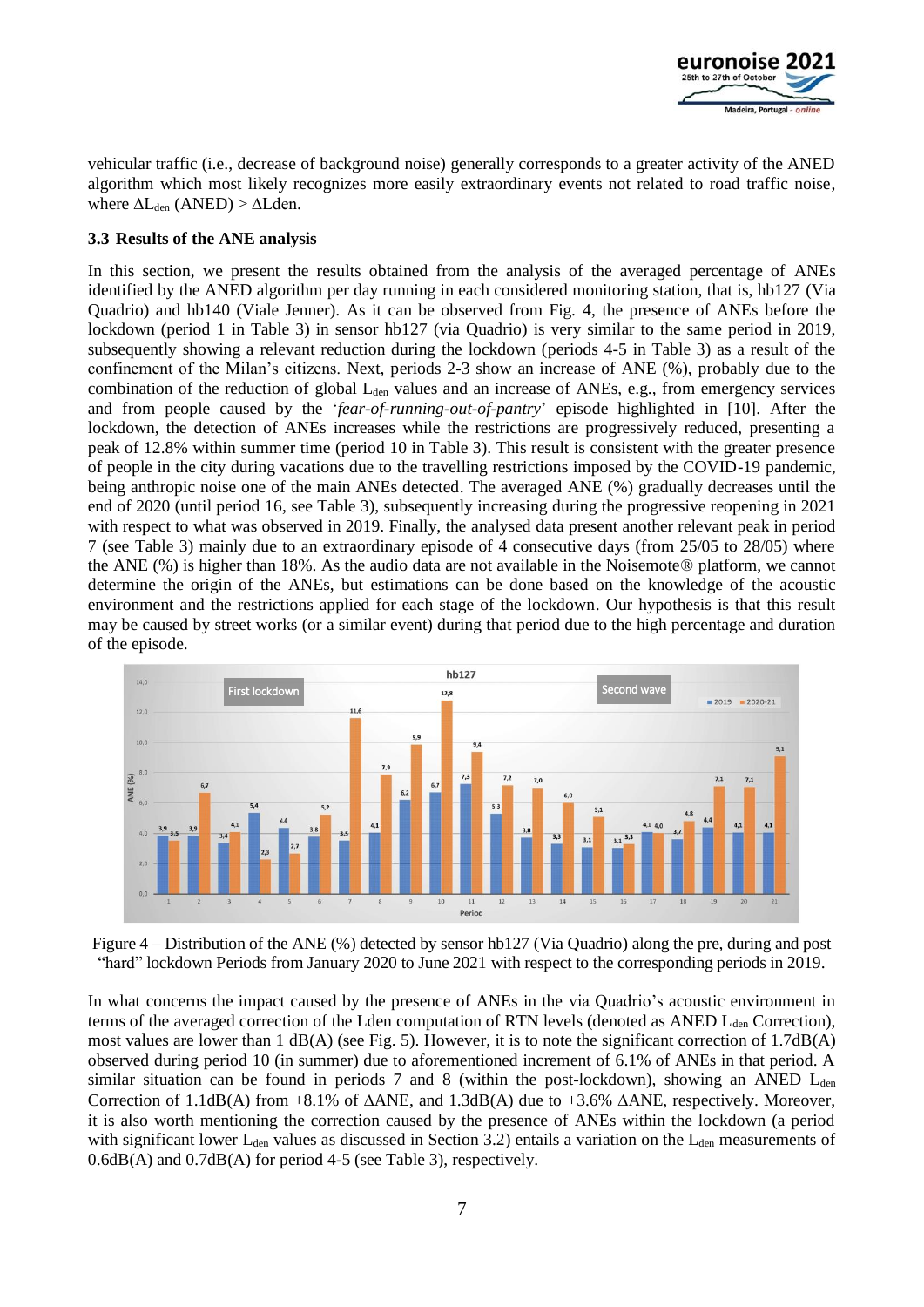



Figure 5 – Correction (in  $dB(A)$ ) of the L<sub>den</sub> values measured by sensor hb127 (Via Quadrio) caused by the presence of ANEs along the pre, during and post-lockdown periods from January 2020 to June 2021.

On the other hand, Fig. 6 depicts the averaged percentage of ANEs detected by the ANED algorithm running in sensor hb140 (Viale Jenner) during the pre-, during and post-lockdown periods (see Table 3). Regarding the pre-lockdown, period 1 in 2020 presents a slight but no relevant reduction of the presence of ANEs with respect to 2019. As already observed in sensor hb127, periods 2 and 3 present a significative larger number of events when compared to 2019. This percentage decreases during the lockdown (periods 4-5 in Table 3) and rise progressively during the post-lockdown periods reaching its peak during summer (periods 9 to 11) due the motivation already discussed for sensor hb127. However, notice that the averaged ANE (%), despite being significantly higher than in the surrounding periods in 2020, do not surpass the corresponding values from 2019. After summer, the ANE (%) remains quite similar to what was observed in 2019, although presenting lower percentages until the end of 2020 (periods 12 to 16 in Table 3) and returning to similar values to the reference year afterwards.



Figure 6 – Distribution of the ANE (%) detected by sensor hb140 (Viale Jenner) along the pre, during and post "hard" lockdown Periods from January 2020 to June 2021 with respect to the corresponding periods in 2019.

The impact of the presence of ANEs in the computation of the  $L_{den}$  values are shown in Fig. 7. It can be observed that 11 out of 21 values entail a correction of 0.5 dB(A) or higher. However, only 2 of them are higher than (or equal to)  $1dB(A)$ , being  $1.5dB(A)$  and  $1dB(A)$  during the lockdown for periods 4 and 5, respectively. Therefore, the presence of ANEs entails a higher impact on the RTN L<sub>den</sub> measurement in sensor hb140 (Viale Jenner) as the ones observed in sensor hb127 (Via Quadrio) within the same period.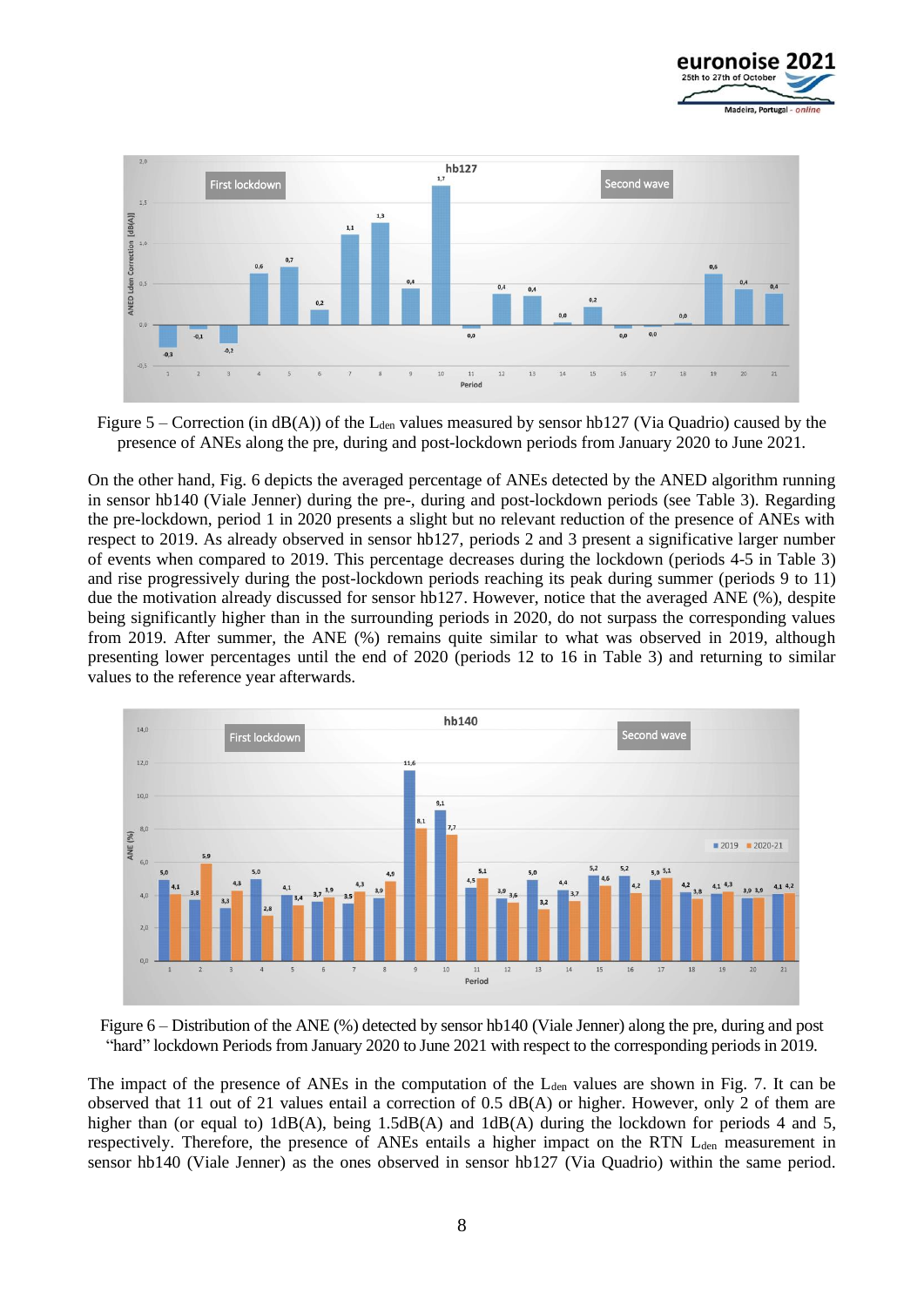

During the different post-lockdown stages, all the corrections are lower than  $1dB(A)$ , showing by the end of 2020 some quite relevant values around 0.7dB(A) (period 14-16, see Table 3). Both the summer of 2020 and the beginning of 2021 present a couple of periods with 0.5dB(A) corrections.



Figure 7 – Correction (in  $dB(A)$ ) of the L<sub>den</sub> values measured by sensor hb140 (Viale Jenner) caused by the presence of ANEs along the pre, during and post-lockdown Periods from January 2020 to June 2021.

# **4 Discussion**

In this section, we discuss several aspects related to the conducted analyses. First of all, it is to note that, despite both monitoring stations present a similar global evolution on the L<sub>den</sub> values, the overall levels of each location are quite different. The  $L_{den}$  values measured by sensor hb127 (Via Quadrio) are around 6 dB lower (8dB for L<sub>den</sub> (ANED)) than those observed by sensor hb140 (Viale Jenner), besides presenting larger L<sub>den</sub> reductions during both the "hard" lockdown and post "hard" lockdown periods. This is a relevant issue, since lower levels of RTN allows the detection of not only high-impact ANEs (e.g., sirens), but also low and mid-impact events (e.g., people talking) [12]. This difference can also explain the higher average of ANE (%) observed in sensor hb127 with respect to hb140, as well as the fact that the events detected by sensor hb140 during the progressive reopening do not surpass the ones detected in 2019, which differs from what is observed in the acoustic environment monitored by hb127. In a similar manner, despite there is a significant increment of ANEs (%) during the summer (periods 9-11 in Table 3), the ANE (%) observed in Viale Jenner in 2020 are lower than those from the corresponding period in 2019 as the summer in 2020 presents higher  $L_{den}$  values (see Figs. 2 and 6). Secondly, notice that no apparent correlation has been found between the increase of ANE  $(\%)$  and the consequent correction of  $L_{den}$  (ANED) levels. For example, sensor hb127 (Via Quadrio) presents quite similar  $\triangle ANE$  (%) in periods 8 and 9 (see Table 3). Period 8 presents an  $\triangle ANE=3.8\%$  that entails a correction of L<sub>den</sub> (ANED) of 1.3dB(A), whereas in period 9, the 3.7% of  $\triangle ANE$ only causes a slight correction of 0.4dB(A) in the absolute noise level measurements. This result can be explained by the heterogeneous nature of the acoustic events, which may lead to low, mid or high individual and/or aggregate impacts on the equivalent noise levels computation (see [12] for further details). As periods 8 and 9 present a similar increment of ANEs with respect to 2019, we can conclude that the average impact of the events in period 9 is lower than in period 8 according to the bias caused in the  $L_{den}$  (ANED) values.

### **5 Conclusions**

In this work, we have analysed the evolution of absolute traffic noise levels as well as the presence of ANEs at two representative DYNAMAP sensors located in the District 9 of Milan from January 2019 to June 2021.